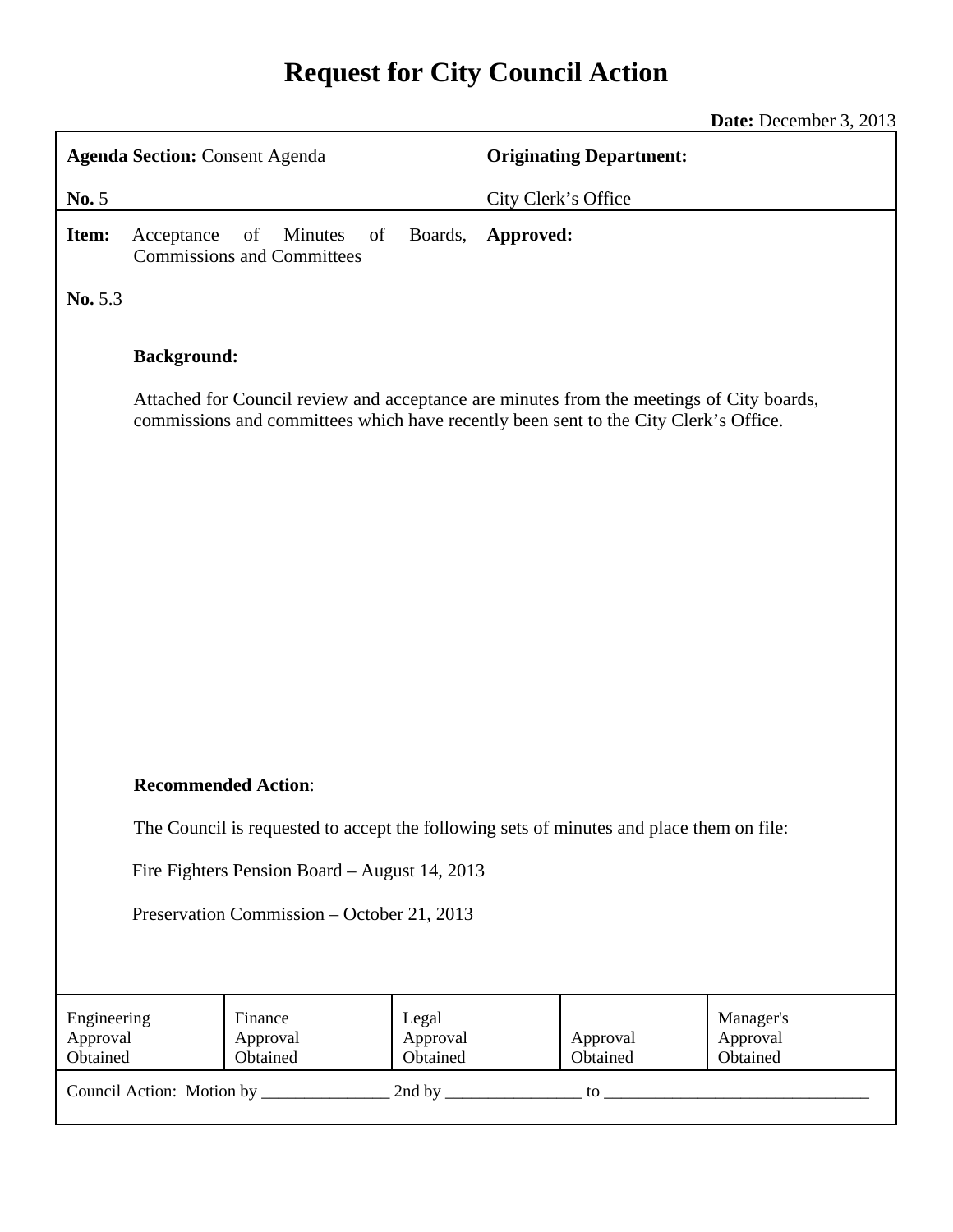## **CITY OF CARBONDALE FIRE FIGHTER'S PENSION BOARD**

# **MEETING MINUTES 9:00 A.M., AUGUST 14, 2013 CIVIC CENTER, ROOM #103**

#### **CALL TO ORDER**

Ted Lomax called the meeting to order at 9:00 a.m. with the following members of the Board present/absent:

#### **ROLL CALL**

PRESENT: Ted Lomax, President; Mike Hertz, Secretary; Harry Threlkeld, Fire Fighter Retiree Representative; Don Ursini, City Treasurer; Deborah McCoy. ABSENT: None GUESTS: Patrick Donnelly & Thomas McShane, Graystone Consulting; Kelly Weller & William Gregg, Great Lakes Advisors Also present were City Senior Accountant Becky Applegate and Fire Department Administrative Secretary/Recorder Kathy Haldeman.

### **MINUTES OF PREVIOUS MEETING**

Motion made by Mike Hertz to approve minutes of the May 8, 2013 meeting. Motion seconded by Harry Threlkeld. VOTE: AYES: Ted Lomax, Mike Hertz, Harry Threlkeld, Don Ursini and Deborah McCoy. NAYS: None. Motion declared carried.

### **TREASURER**=**S REPORT**

Becky Applegate submitted Expense and General Ledger Reports for last quarter, ending in March 31, 2013. Motion made by Mike Hertz to approve expenses totaling \$316,018 which includes a credit of \$12,249 of investment fee reversals and \$322,682 for payroll. Motion seconded by Harry Threlkeld. VOTE: AYES: Ted Lomax, Mike Hertz, Harry Threlkeld, Don Ursini and Deborah McCoy. NAYS: None. Motion declared carried. Don Ursini presented the Treasurer's Report and Market Value Comparison for period ending June 30, 2013. Investments showed a decrease of \$511,116 since March's statement. Motion made by Deborah McCoy to accept the Treasurer's Report as presented. Motion seconded by Mike Hertz. VOTE: AYES: Ted Lomax, Mike Hertz, Harry Threlkeld, Don Ursini and Deborah McCoy. NAYS: None. Motion declared carried. Becky Applegate stated that there is access cash in the bank account. Motion made by Mike Hertz to transfer \$70,000 to Graystone Consulting. Motion seconded by Harry Threlkeld. VOTE: AYES: Ted Lomax, Mike Hertz, Harry Threlkeld, Don Ursini and Deborah McCoy. NAYS: None. Motion declared carried.

Kelly Weller and William Gregg of Great Lakes Advisors entered the meeting.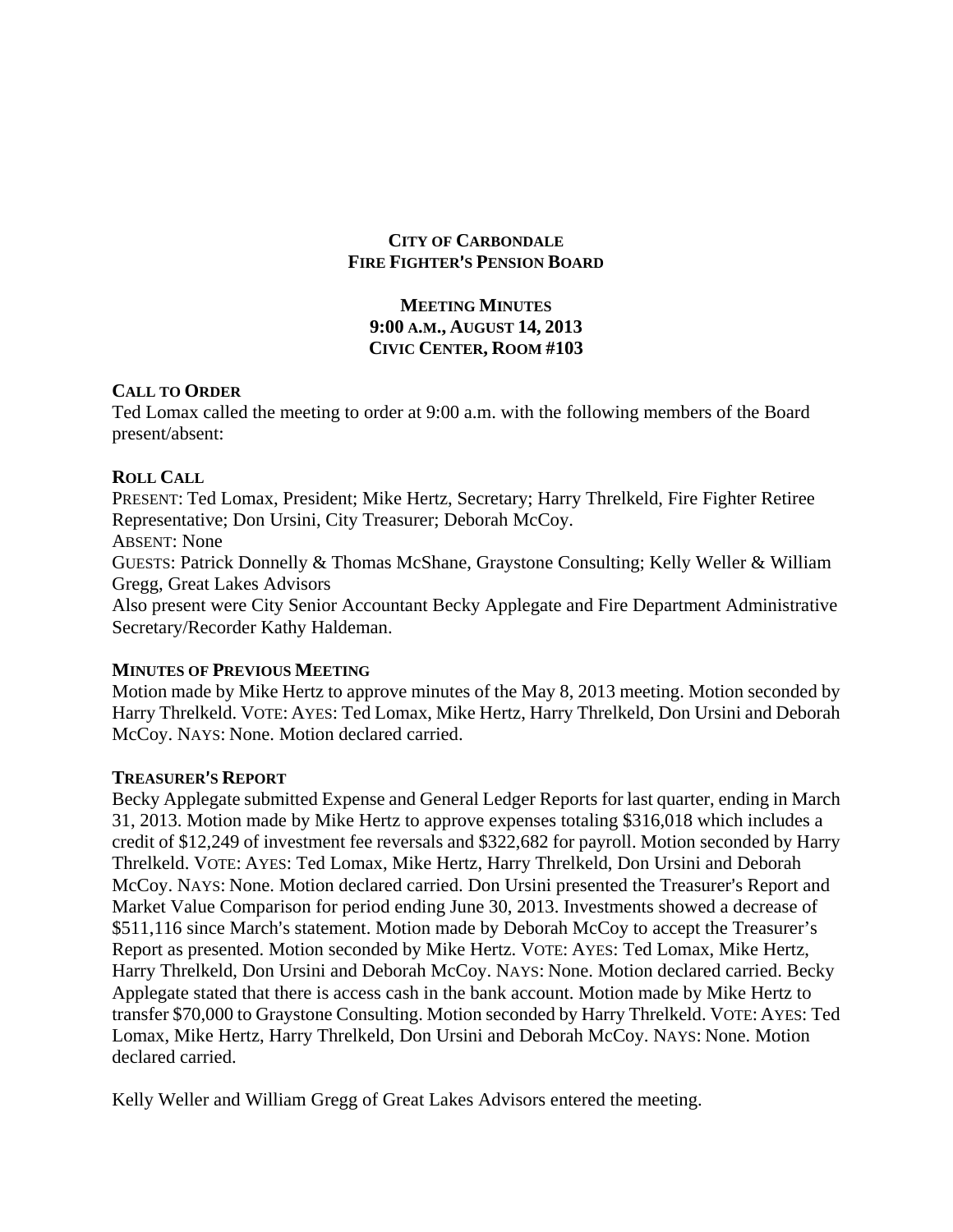## **UNFINISHED BUSINESS**

All Board Members reviewed the Investment Policy as presented by Graystone Consulting. Motion made by Mike Hertz to approve the Investment Policy. Motion seconded by Don Ursini. VOTE: AYES: Ted Lomax, Mike Hertz, Harry Threlkeld, Don Ursini and Deborah McCoy. NAYS: None. Motion declared carried. Motion declared carried.

Board Members discussed changing meeting dates to coincide with the Police Pension Board meetings of Graystone Consulting presentations. The Board decided to keep the remaining meeting date for November 13, 2013 the same and make the change to the 2014 Meeting Schedule.

## **NEW BUSINESS**

Mike Hertz submitted an Application for Membership into the Pension Fund for Probationary Firefighter Matthew Wozniak. Motion made by Mike Hertz to accept Matthew Wozniak into the Firefighters Pension Fund. Motion seconded by Harry Threlkeld. VOTE: AYES: Ted Lomax, Mike Hertz, Harry Threlkeld, Don Ursini and Deborah McCoy. NAYS: None. Motion declared carried.

Mike Hertz submitted an Application for Benefits for Assistant Fire Chief David Keim with thirty years of service effective October 5, 2013. Motion made by Mike Hertz to accept David Keim's Application for Pension Fund Benefits effective October 5, 2013. Motion seconded by Harty Threlkeld. VOTE: AYES: Ted Lomax, Mike Hertz, Harry Threlkeld, Don Ursini and Deborah McCoy. NAYS: None. Motion declared carried. Mr. Keim's partial payment for October will be in the amount of \$4,292.57 and his first full payment will occur in November in the amount of \$4,928.51. Motion made by Mike Hertz to increase the auto transfer of cash for monthly payroll to the amount of \$113,000 per month. Motion seconded by Harry Threlkeld. VOTE: AYES: Ted Lomax, Mike Hertz, Harry Threlkeld, Don Ursini and Deborah McCoy. NAYS: None. Motion declared carried.

Mike Hertz presented a Memorandum from City Attorney Mike Kimmel in regards to email and text messaging during public meetings. In a case of the Fourth District Appellate Court of Appeals in Illinois any and all texts and emails sent or received during a public meeting are subject to FOIA requests, even on their private phone.

Ted Lomax signed an Audit Agreement between the Firefighters' Pension Fund and Kerber, Eck & Braeckel for the annual audit. Motion made by Mike Hertz to pay Kerber, Eck & Braeckel for the annual financial audit in the amount not to exceed \$4,000. Motion seconded by Don Ursini. VOTE: AYES: Ted Lomax, Mike Hertz, Harry Threlkeld, Don Ursini and Deborah McCoy. NAYS: None. Motion declared carried.

Mike Hertz presented a letter from the Coalition of Qualified Plan Status for Article 3&4 regarding the IRS Determination Letter. Motion made by Mike Hertz to pay \$300 to the Coalition for Qualified Plan as a contribution for the IRS Determination Letter. Motion seconded by Harry Threlkeld. VOTE: AYES: Ted Lomax, Mike Hertz, Harry Threlkeld, Don Ursini and Deborah McCoy. NAYS: None. Motion declared carried.

Mike Hertz presented an invoice for fiduciary liability insurance. Motion made by Don Ursini to pay Gallagher for fiduciary liability insurance in the amount of \$2,500. Motion seconded by Mike Hertz. VOTE: AYES: Ted Lomax, Mike Hertz, Harry Threlkeld, Don Ursini and Deborah McCoy. NAYS: None. Motion declared carried.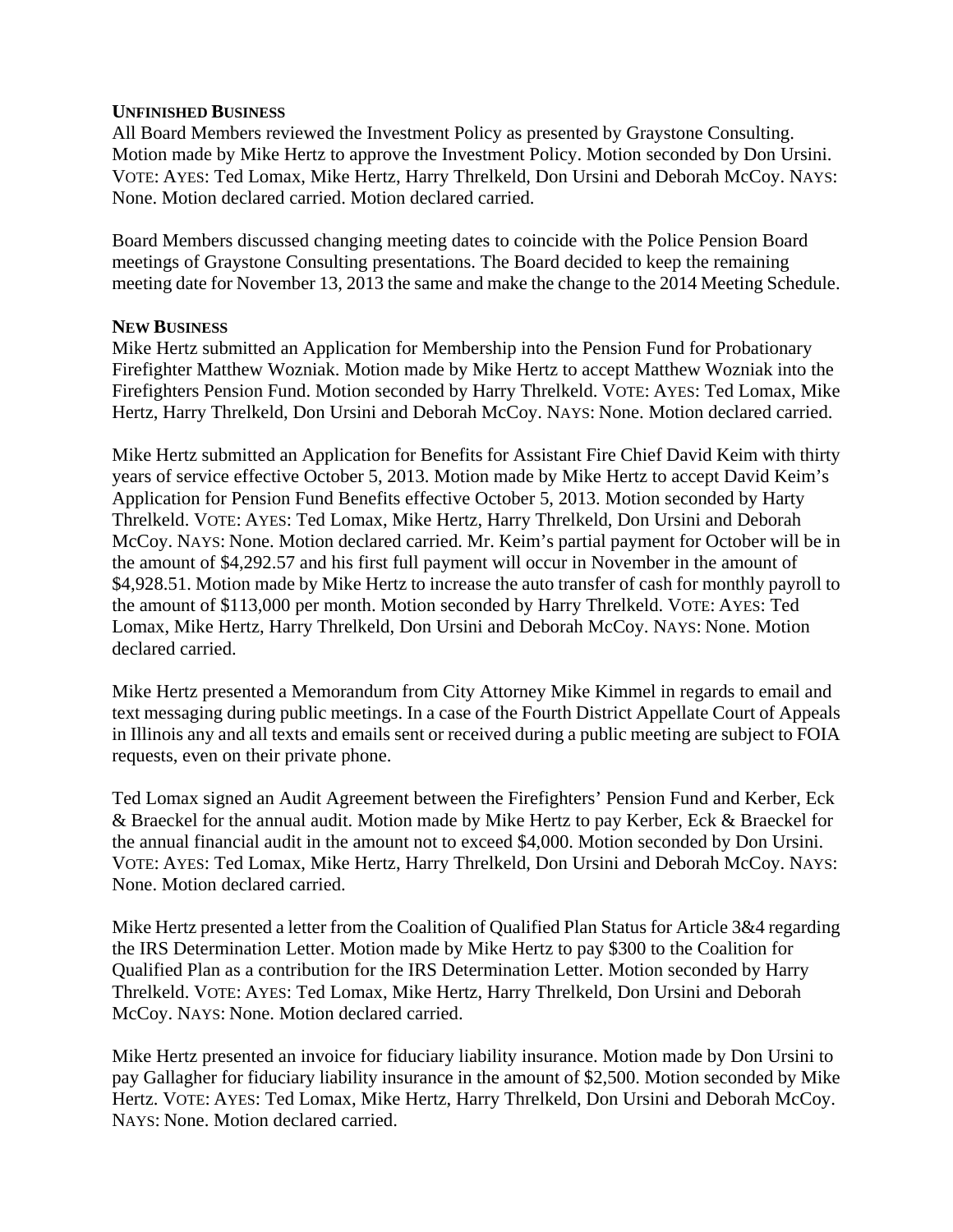Kelly Weller and William Gregg of Great Lakes Advisors presented the Second Quarter 2013 report ending June 30, 2013 for Board discussion.

Mr. Weller and Mr. Gregg exited the meeting.

Patrick Donnelly and Thomas McShane of Graystone Consulting presented the Performance Update for the Period Ending June 30, 2013 for Board discussion. Motion made by Mike Hertz to move \$170,000 from Fixed Income into Cash and \$500,000 from Fixed Income into International Equity Index. Motion seconded by Don Ursini.

## **ANNOUNCEMENTS AND ADJOURNMENT**

Motion made by Mike Hertz to adjourn at 10:40 a.m. Motion seconded by Deborah McCoy. VOTE: All Ayes. The next meeting is scheduled for November 13, 2013 at 9:00 a.m.

Mike Hertz, Secretary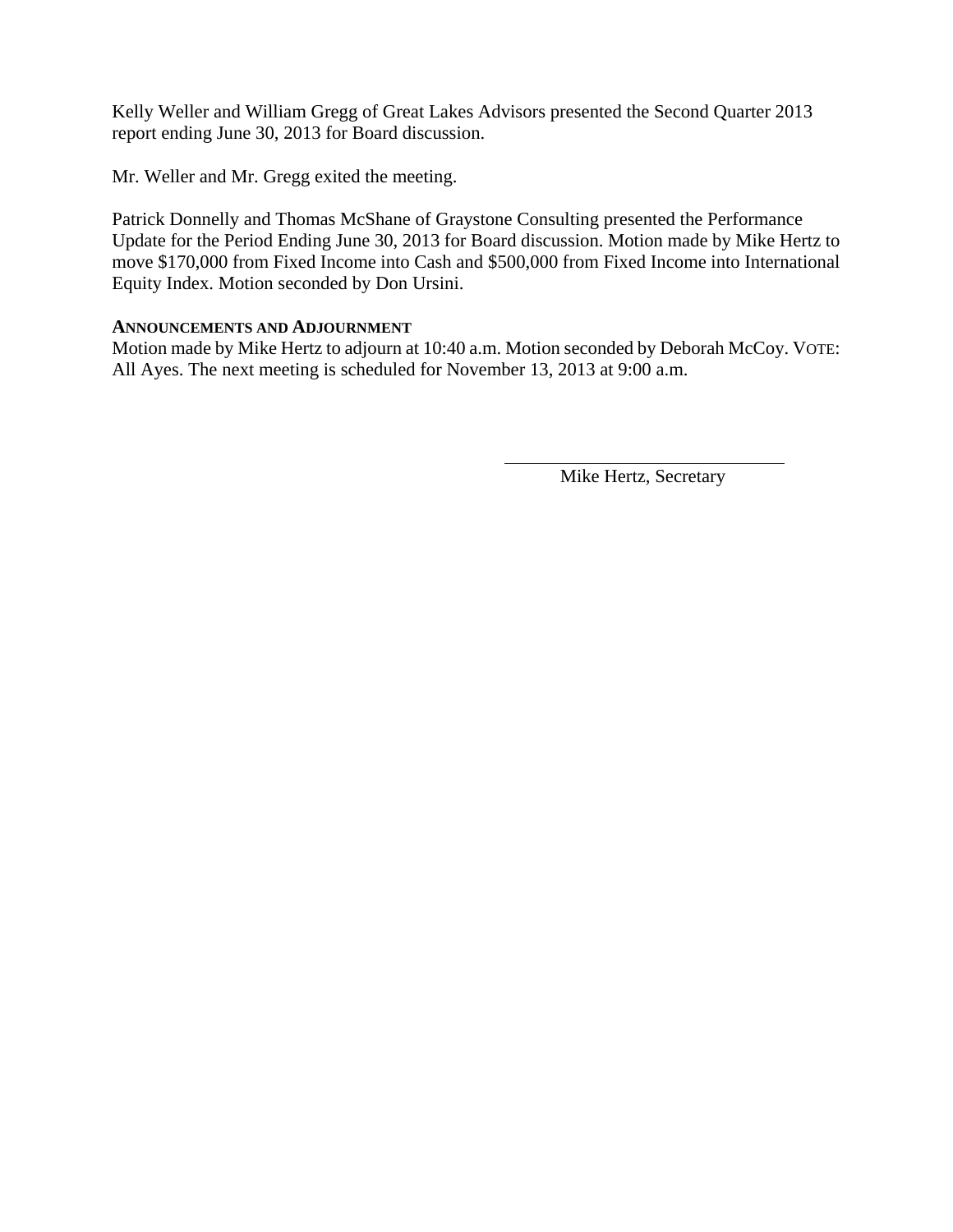## **MINUTES City of Carbondale Preservation Commission Monday, October 21, 2013 City Hall/Civic Center – 7:00 p.m***.*

- 1. **Roll Call:** Chair Parkinson called the meeting to order at 7:00p.m. **Members Present:** Benedict, Doherty, Ittner, Parkinson, Comparato, VanAwken (7:15) **Members Absent:** Booker, Clark, Sigler **Staff Present:** Price, Sergeev **Guests:**
- 2. **Approval of Minutes:** Ms. Ittner moved, seconded by Mr. Comparato, to approve the minutes of September 16, 2013. The motion passed on a unanimous voice vote.

### 3. **Communications and Reports:**

**A.** Educational and Technical Committee

Ms. Ittner stated that there is a good possibility that Bill Vogler will join the Commission as an associate member. She added that Mary Alice Kimmel has some great materials for the Commission to scan for the library, and that she will be bringing them in. Ms. Ittner then gave a review of the plans for the spring tour, and said that the Commission needs to choose dates in April for potential times.

Ms. Ittner then spoke about monetary gifts that will be coming to the Preservation Commission for the plaque fund, and the new transcriptions being done for the Oral History Project. She noted that it would be a nice idea to give the transcriptionists some sort of certificates to thank them for their hard work.

**B.** Nomination and Hardship Committee

No Report

**C.** Work Plan Committee

No Report

**D.** Certificate of Appropriateness Committee

No Report

### 4. **Old Business:**

**A.** Discussion on Plaques

Mr. Parkinson stated that it would be best not to solicit money from those who've said they will contribute until such time as the need arises. He said that May would be the month to set things up for the installation of the plaque, and that things are on track for that to happen.